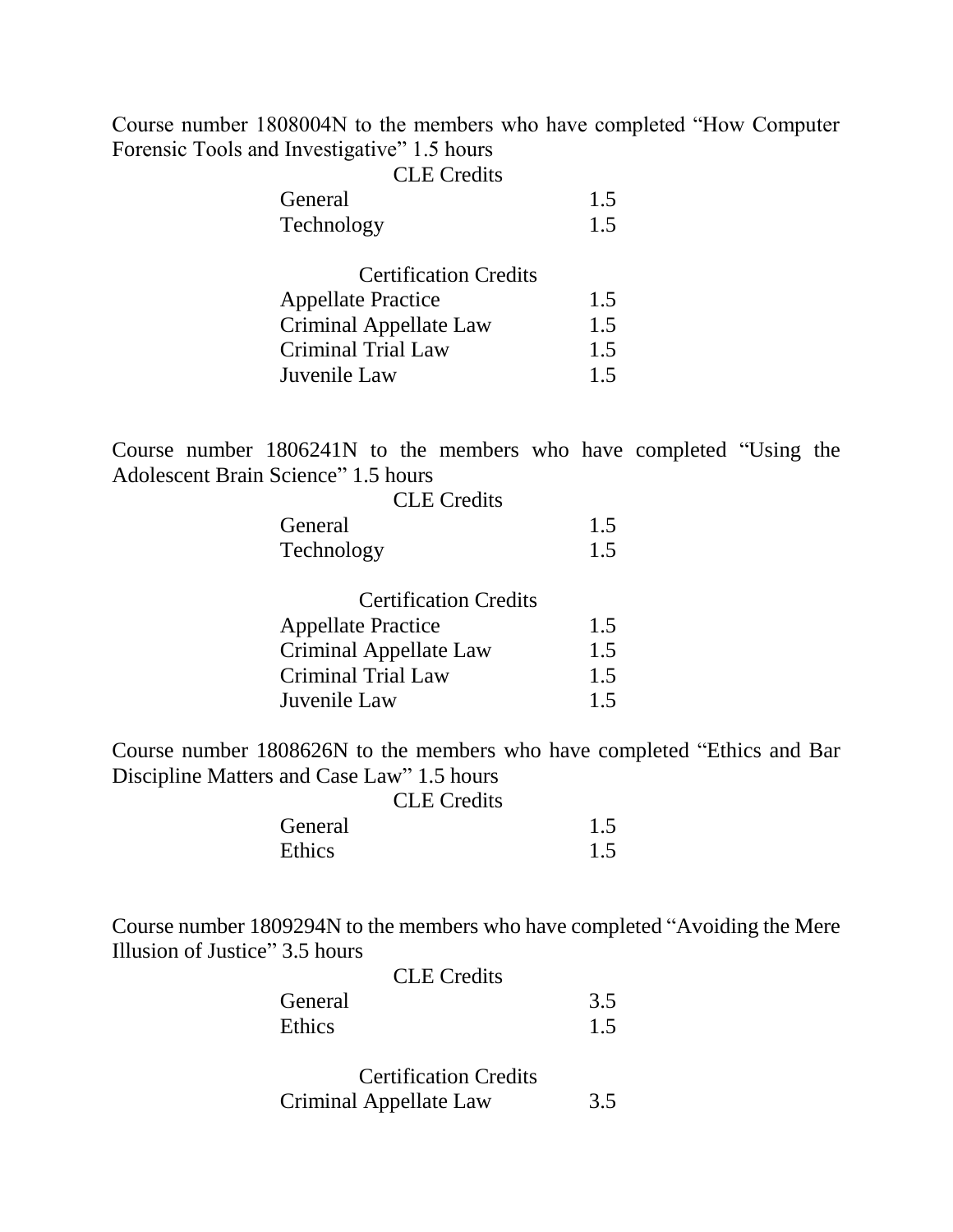| Criminal Trial Law | 3.5 |
|--------------------|-----|
| Juvenile Law       | 3.5 |

Course number 1902316N to the members who have completed "Dangers of False Confessions and Exonerated by DNA" 3.5 hours

|  | <b>CLE</b> Credits |
|--|--------------------|
|--|--------------------|

General 3.5

| <b>Certification Credits</b> |     |
|------------------------------|-----|
| <b>Appellate Practice</b>    | 3.5 |
| Criminal Appellate Law       | 3.5 |
| Criminal Trial Law           | 3.5 |
| Juvenile Law                 | 3.5 |
|                              |     |

Course number 1902835N to the members who have completed "Forensic Toxicology: A Case Based Approach" 1.5 hours  $CI E C_{radite}$ 

|         | ULE URTIS |  |
|---------|-----------|--|
| General |           |  |

| 1.5 |
|-----|
| 1.5 |
| 1.5 |
|     |

Course number 1902853N to the members who have completed "2019 Federal Criminal Practice Seminar" 8.0 hours

|         | <b>CLE</b> Credits |     |
|---------|--------------------|-----|
| General |                    | 8.0 |
| Ethics  |                    | 1.0 |

| <b>Certification Credits</b> |     |
|------------------------------|-----|
| Criminal Appellate Law       | 8.0 |
| Criminal Trial Law           | 8.0 |
| Juvenile Law                 | 8.0 |

Course number 1802030N to the members who have completed "Equity in Sentencing Analysis System (ESAS)" 1.5 hours

CLE Credits

| General    | 1.5 |
|------------|-----|
| Technology | 1.5 |